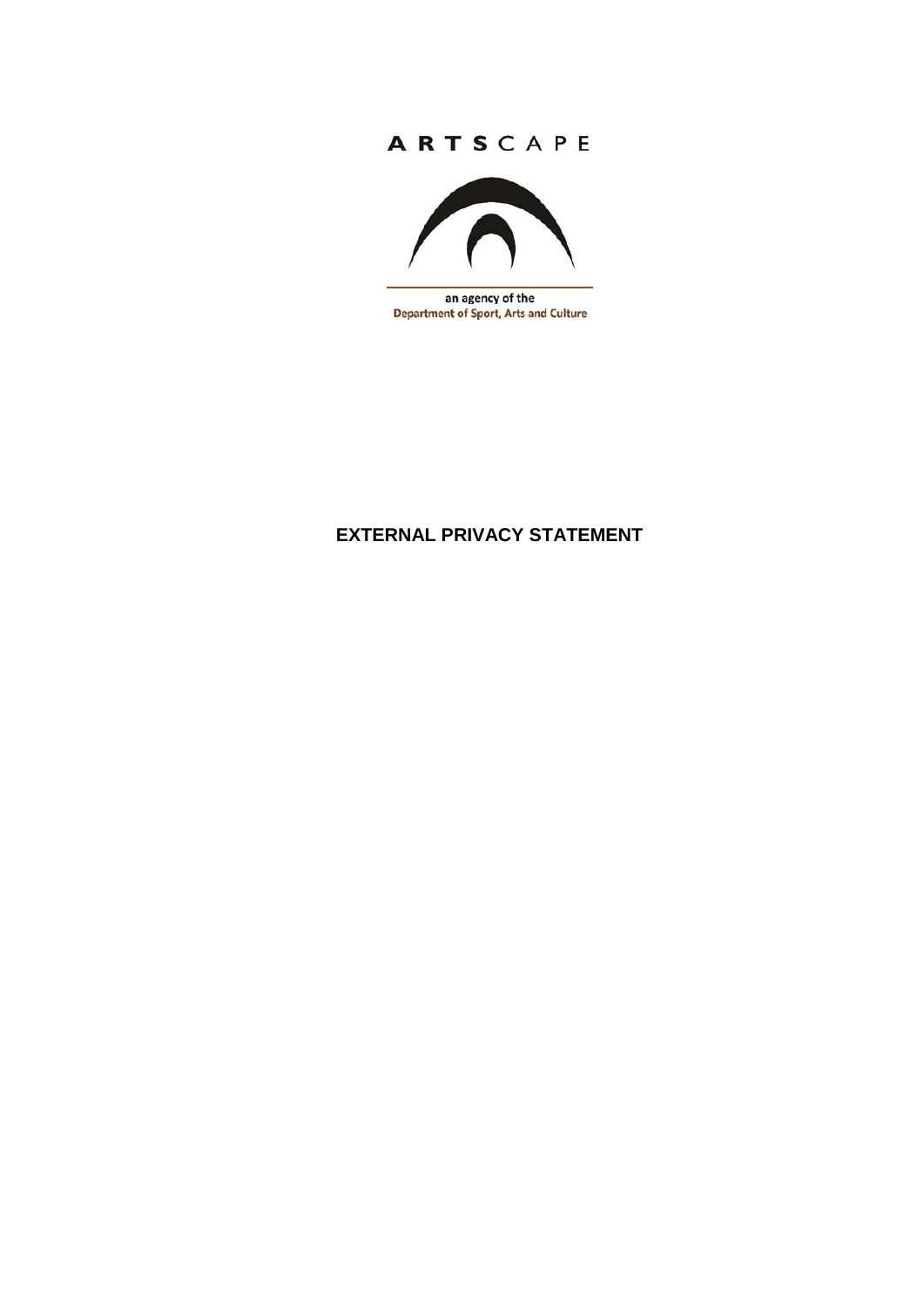### 1. **INTRODUCTION**

- 1.1. For purposes of this Statement:
	- 1.1.1. "**Applicable Laws**" means all laws, regulations that Artscape is required to comply with;
	- 1.1.2. "**Artscape**" or "**we**" or "**us**" means Artscape Theatre Centre, listed as a Schedule 3A (national entity) under the Public Finance Management Act, 1999 (Act No. 1 of 1999).
	- 1.1.3. "**Client**" or "**you**" means any prospective, new or existing client of Artscape.
- 1.2. This Statement sets out how your personal information will be used by Artscape and applies to any information, including personal and special personal information, you give to Artscape or which Artscape may collect from third parties.
- 1.3. It is important that you read this Statement carefully before submitting any personal information to Artscape.
- 1.4. By submitting any personal information to Artscape you provide consent to the processing of your personal information as set out in this Statement.
- 1.1. The provisions of this Statement are subject to mandatory, unalterable provisions of Applicable Laws;
- 1.2. Please do not submit any personal information to Artscape if you do not agree to any of the provisions of this Statement. If you do not consent to the provisions of this Statement, or parts of the Statement, Artscape may not be able to provide its products and services to you.

## 2. **HOW TO CONTACT US**

If you have any comments or questions about this Statement please contact the Deputy Information Officer, Ilze de Wet at ilzedw@artscape.co.za.

#### 3. **AMENDMENT OF THIS STATEMENT**

- 3.1. We may amend this Statement from time to time for any of the following reasons:
	- 3.1.1. to provide for the introduction of new systems, methods of operation, services, products or facilities;
	- 3.1.2. to comply with changes to any legal or regulatory requirement;
	- 3.1.3. to ensure that our Statement is clearer and more favourable to you;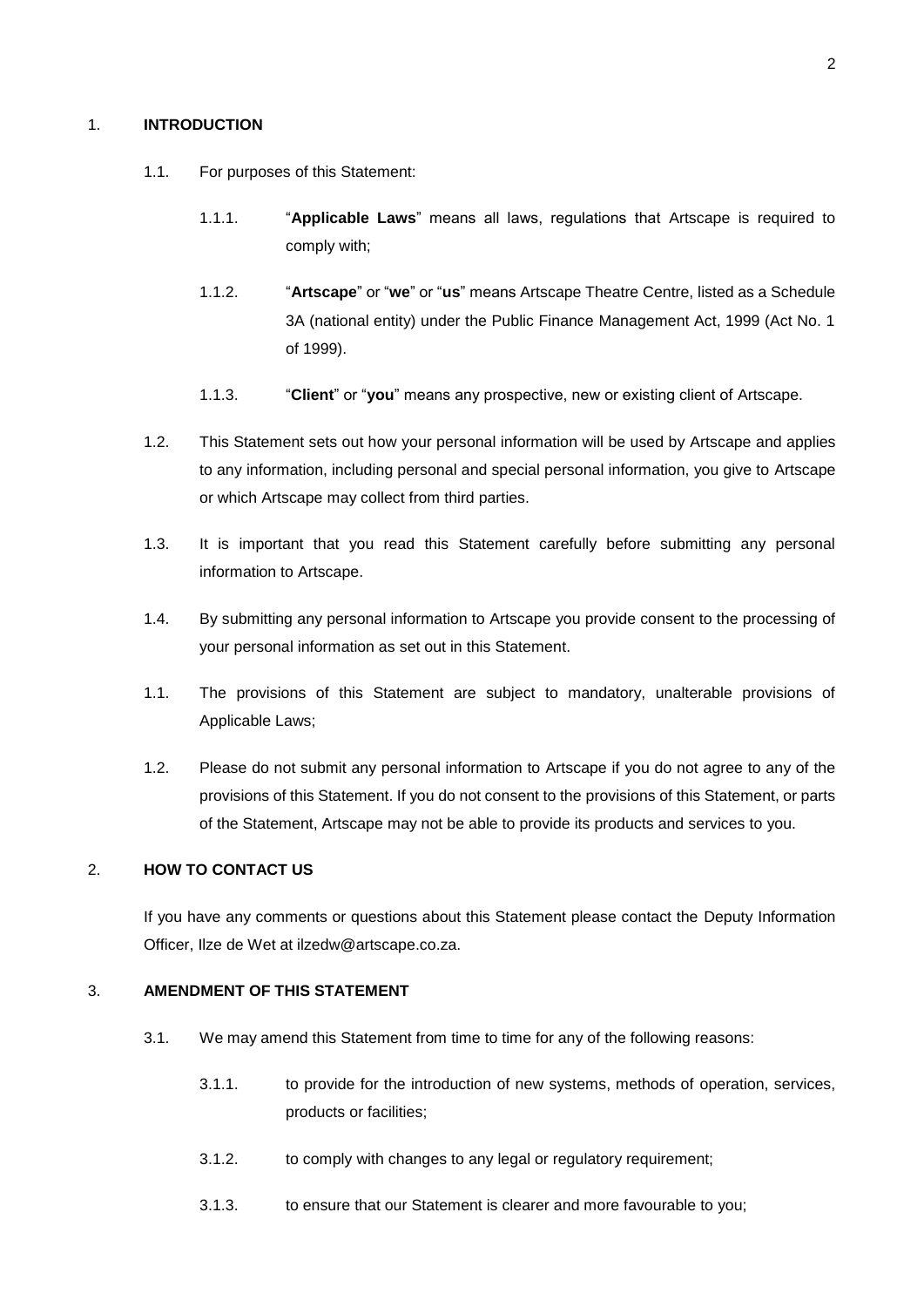- 3.1.4. to rectify any mistake that may be discovered from time to time; and/or
- 3.1.5. for any other reason which Artscape, in its sole discretion, may deem reasonable or necessary.
- 3.2. Any such amendment will come into effect and become part of any agreement you have with Artscape when notice is given to you of the change by publication on our website. It is your responsibility to check the website often.

#### 4. **PRIVACY AND INDEMNITY**

- 4.1. Artscape takes your privacy and the protection of your personal information very seriously, and we will only use your personal information in accordance with this Statement and applicable data protection legislation. It is important that you take all necessary and appropriate steps to protect your personal information yourself (for example, by ensuring that all passwords and access codes are kept secure).
- 4.2. We have implemented reasonable technical and operational measures to keep your personal information secure.
- **4.3. You hereby indemnify and hold Artscape harmless from any loss, damages or injury that you may incur as a result of any unintentional disclosures of your personal information to unauthorised persons or the provision of incorrect or incomplete personal information to Artscape.**

## 5. **INFORMATION WHICH WE MAY COLLECT ABOUT YOU**

- 5.1. We may collect the following information about you:
	- 5.1.1. this information may include your name, address, contact details, date of birth, place of birth, identity number, passport number, bank details, details about your employment, tax number and financial information;
	- 5.1.2. records of correspondence or enquiries from you or anyone acting on your behalf;
	- 5.1.3. details of transactions you carry out with us;
	- 5.1.4. details of contracts, sales or leases you carry out with us;
	- 5.1.5. sensitive or special categories of personal information, including biometric information, such as images, fingerprints and voiceprints.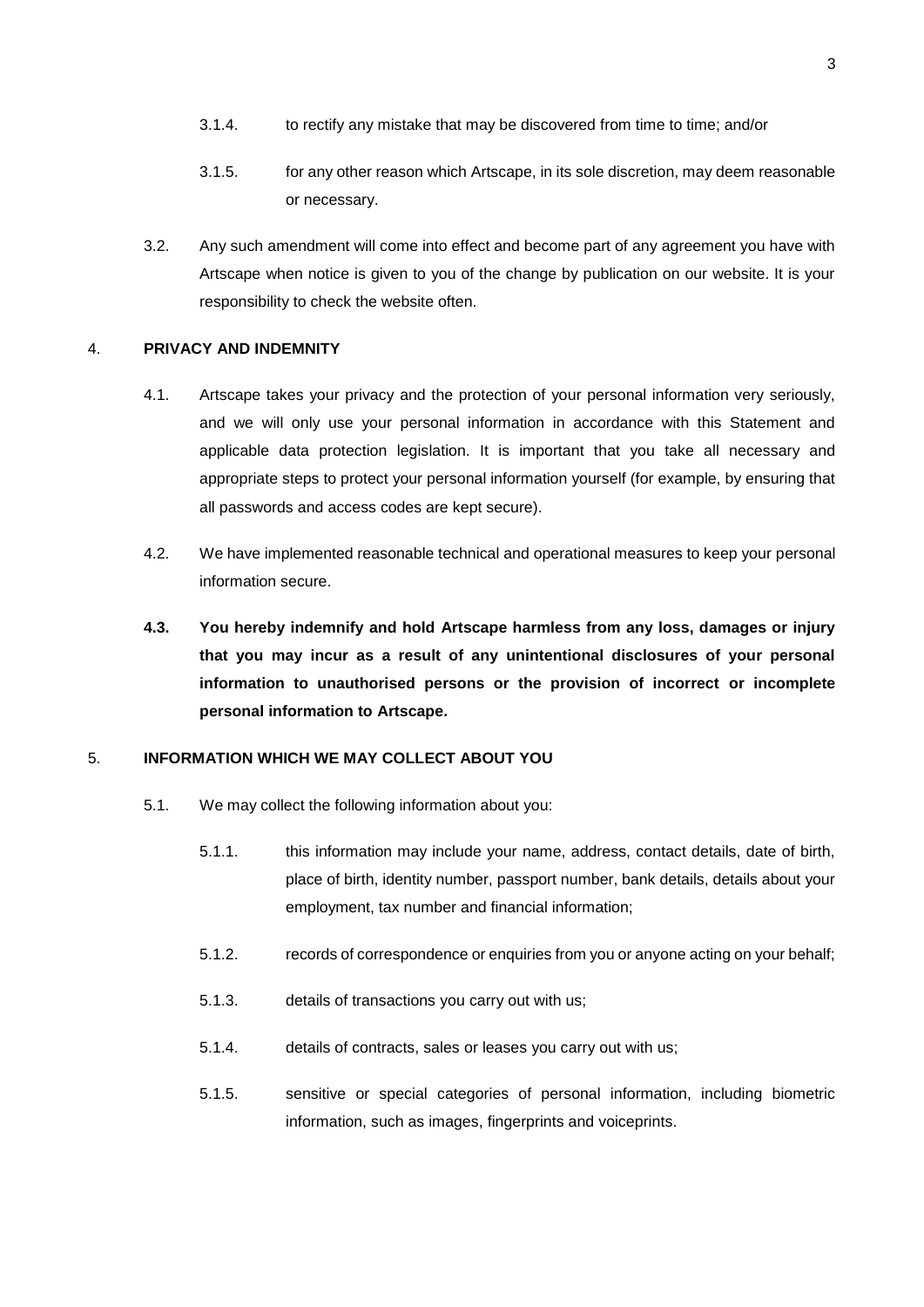5.2. Where you provide us with the personal information of third parties you should take steps to inform the third party that you need to disclose their details to us, identifying us. We will process their personal information in accordance with this Statement.

### 6. **HOW WE COLLECT INFORMATION**

- 6.1. You may provide personal information to us either directly or indirectly (through an agent acting on your behalf, or an introducer), by completing an application for our products and services or requesting further information about our products and services, whether in writing, through our website, over the telephone or any other means.
- 6.2. We may also collect your personal information from your appointed agent, any regulator, or other third party that may hold such information.

## 7. **USE OF INFORMATION COLLECTED**

- 7.1. We may use, transfer and disclose your personal information for the purposes of:
	- 7.1.1. providing you with the services, products or offerings you have requested, and notifying you about important changes to these services, products or offerings;
	- 7.1.2. managing your account or relationship and complying with your instructions or requests;
	- 7.1.3. detecting and preventing fraud and money laundering and/or in the interest of security and crime prevention;
	- 7.1.4. assessing and dealing with complaints and requests;
	- 7.1.5. operational, marketing, auditing, legal and record keeping requirements;
	- 7.1.6. verifying your identity or the identify of your beneficial owner;
	- 7.1.7. transferring or processing your personal information outside of the Republic of South Africa to such countries that may not offer the same level of data protection as the Republic of South Africa, including for cloud storage purposes and the use of any of our websites;
	- 7.1.8. complying with Applicable Laws, including lawful requests for information received from local or foreign law enforcement, government and tax collection agencies;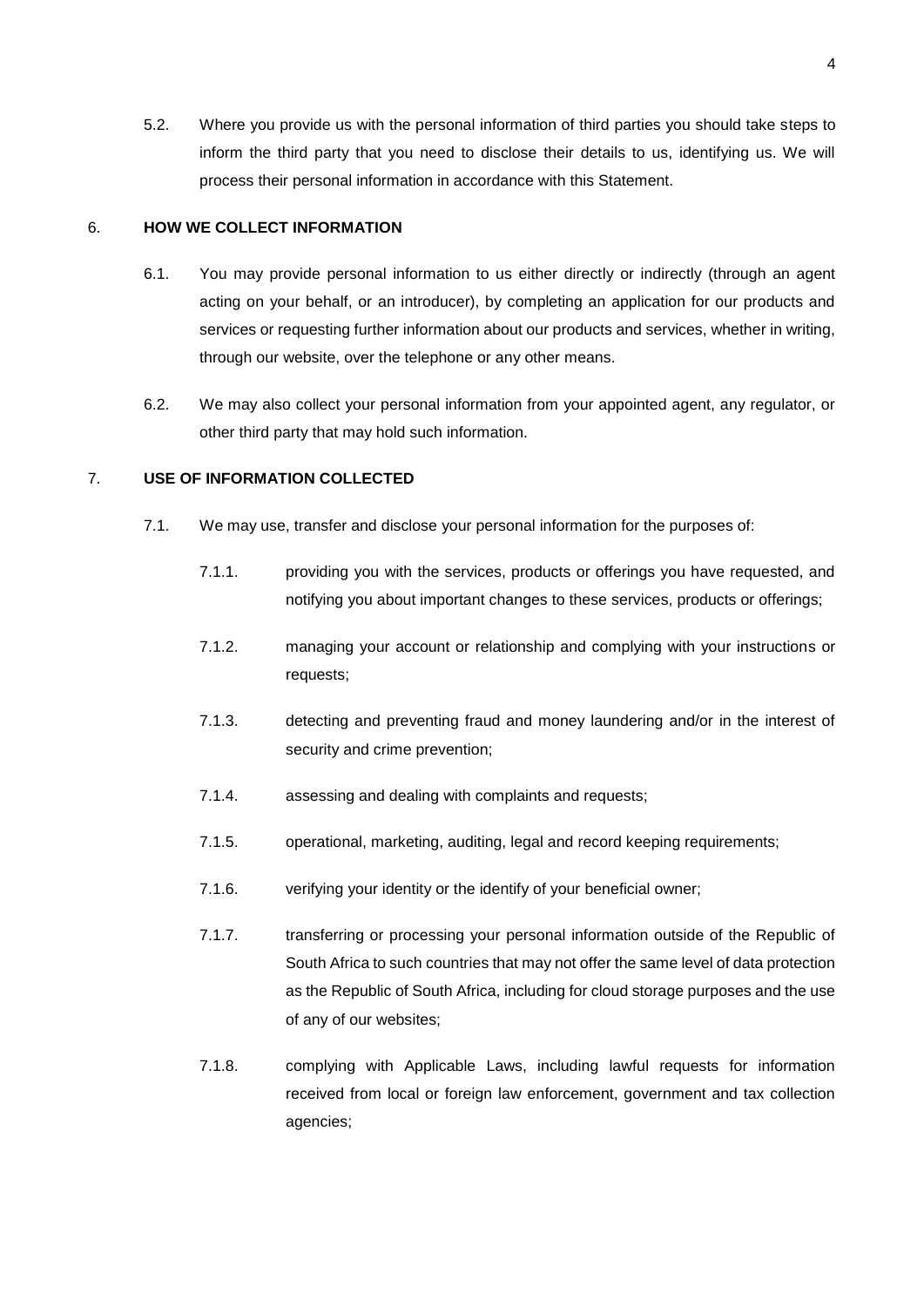- 7.1.9. recording and/or monitoring your telephone calls and electronic communications to/with Artscape in order to accurately carry out your instructions and requests, to use as evidence and in the interests of crime prevention;
- 7.1.10. conducting market research and providing you with information about our products or services from time to time via email, telephone or other means (for example, events);
- 7.1.11. where you have unsubscribed from certain direct marketing communications, ensuring that we do not sent such direct marketing to you again;
- 7.1.12. disclosing your personal information to third parties for reasons set out in this Statement or where it is not unlawful to do so;
- 7.1.13. monitoring, keeping record of and having access to all forms of correspondence or communications received by or sent from Artscape or any of its employees, agents or contractors, including monitoring, recording and using as evidence all telephone communications between you and Artscape; and
- 7.1.14. improving or evaluating the effectiveness of our business or products, services or offerings.
- 7.2. We may from time to time contact you about services, products and offerings available from Artscape or specific subsidiaries which we believe may be of interest to you, by email, phone, text or other electronic means, unless you have unsubscribed from receiving such communications. You can unsubscribe from receiving such communications.

## 8. **DISCLOSURE OF YOUR INFORMATION**

- 8.1. Your personal information may be shared with our agents and sub-contractors, and selected third parties who process the information on our behalf.
- 8.2. We may also disclose your personal information to third parties in the following circumstances:
	- 8.2.1. to our subsidiaries who are contracted to provide products or services to you;
	- 8.2.2. to assess and monitor any of your applications for our products or services;
	- 8.2.3. to determine which products and services may be of interest to you and/or to send you information about such products and services, unless you object or choose not to receive such communications**;**
	- 8.2.4. to have a better understanding of your circumstances and needs to provide and improve our products and services;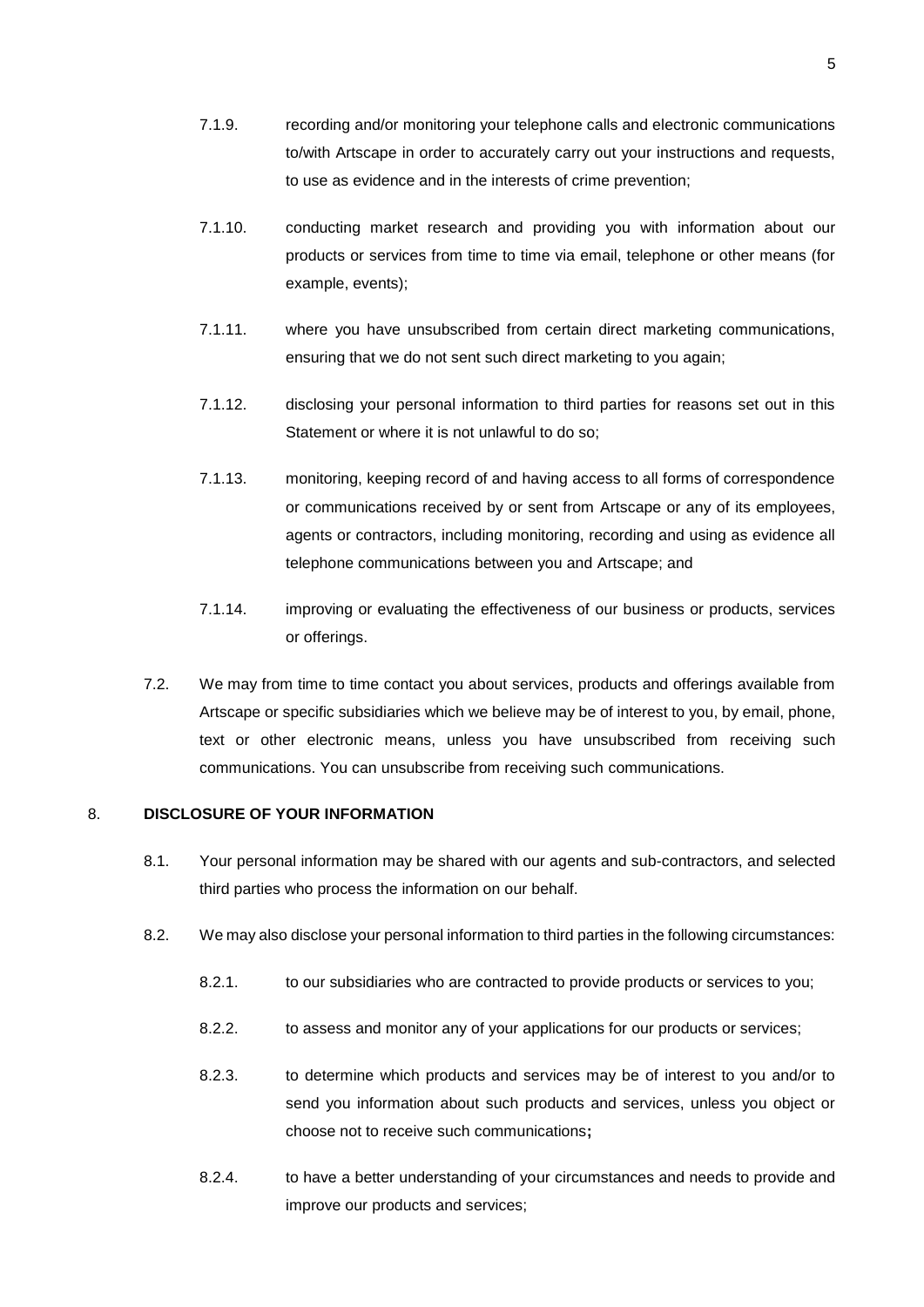- 8.2.5. to any relevant person and/or entity for purposes of prevention, detection and reporting of fraud and criminal activities, the identification of the proceeds of unlawful activities and the combatting of crime;
- 8.2.6. to any regulator or supervisory authority, including those in foreign jurisdictions, if Artscape is required to do so in terms of Applicable Laws;
- 8.2.7. to a prospective buyer or seller of any of our businesses or assets;
- 8.2.8. to any person if we are under a duty to disclose or share your personal information in order to comply with any Applicable Laws, or to protect the rights, property or safety of Artscape, Clients or other third parties; and/or
- 8.2.9. to your agent or any other person acting on your behalf, an or an introducer.
- 8.3. We may transfer your information to another public entity, an agent, sub-contractor or third party who carries on business in another country, including one which may not have data privacy laws similar to those of South Africa. If this happens, we will ensure that anyone to whom we pass your information agrees to treat your information with the same level of protection as if we were dealing with it.
- 8.4. If you do not wish us to disclose this information to third parties, please contact us at the contact details set out above. We may, however, not be able to provide products or services to you if such disclosure is necessary.

## 9. **RETENTION OF YOUR INFORMATION**

We may retain your personal information indefinitely, unless you object, in which case we will only retain it if we are permitted or required to do so in terms of Applicable Laws. However, as a general rule, we will retain your information in accordance with retention periods set out in Applicable Laws, unless we need to retain it for longer for a lawful purpose. (For example, for the purposes of complaints handling, legal processes and proceedings.)

## 10. **ACCESS TO, CORRECTION AND DELETION OF YOUR PERSONAL INFORMATION**

- 10.1. You may request details of personal information which we hold about you under the *Promotion of Access to Information Act, 2000* ("**PAIA**"). Fees to obtain a copy or a description of personal information held about you are prescribed in terms of PAIA. Confirmation of whether or not we hold personal information about you may be requested free of charge. If you would like to obtain a copy of your personal information held by Artscape, please review our PAIA Manual.
- 10.2. You may request the correction of personal information Artscape holds about you. Please ensure that the information we hold about you is complete, accurate and up to date. If you fail